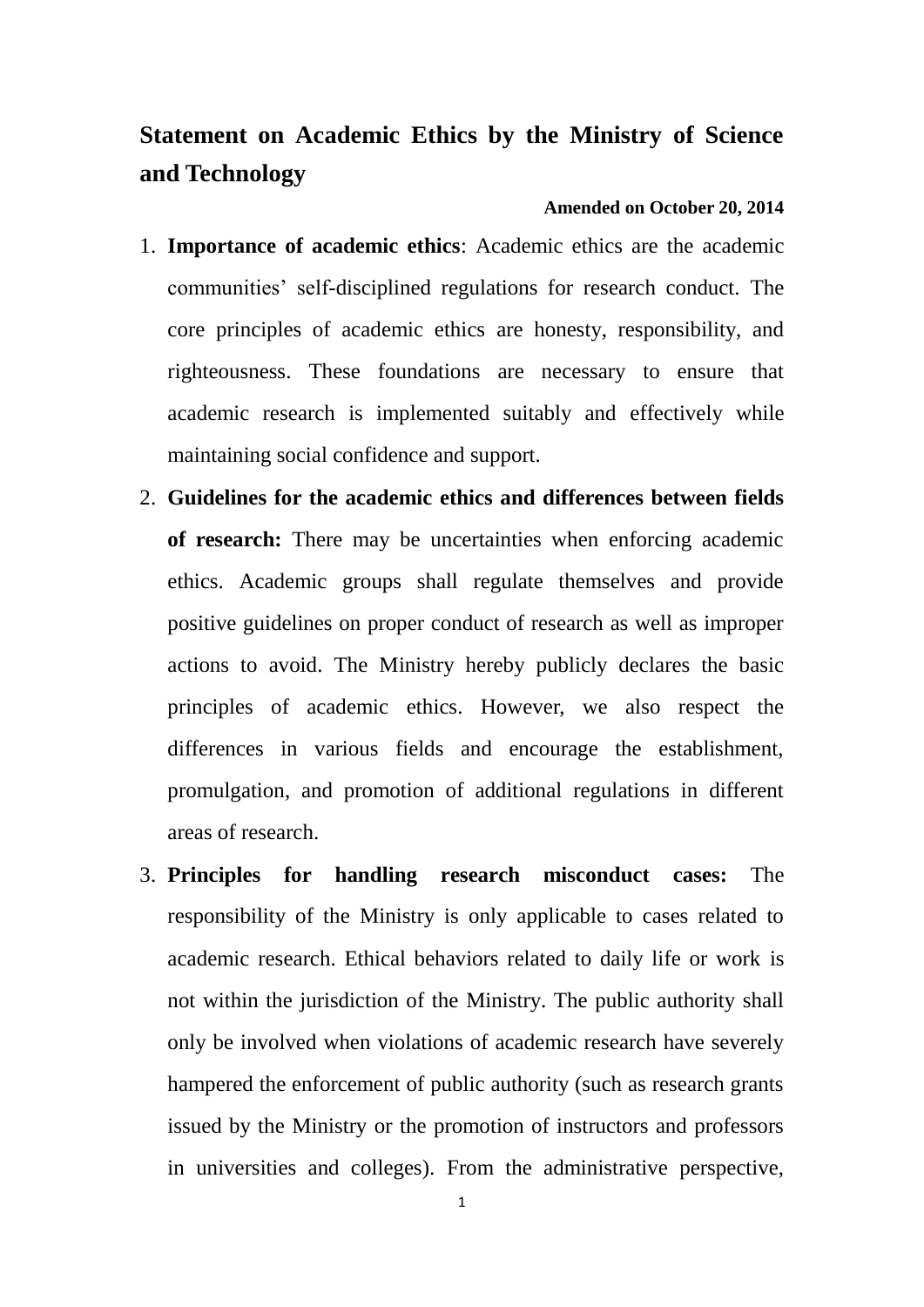since administrative penalties issued by the Ministry are only related to issues regarding rewards and subsidies. The Ministry shall therefore only handle violations of academic ethics that are related to rewards and grants provided by the Ministry.

- 4. **Assessment of research misconduct:** The standard adopted by the Ministry to determine if academic ethical violations have occurred is: *"Any intentional and obvious violation of the code of conduct accepted by academic groups which severely misleads the Ministry review processes and the verdict issued for the research outcomes, and any case that affect resource distribution and efficiency."*  Although certain acts are considered unacceptable (such as "*salami slicing*" where results of a research project are divided into multiple smaller papers with each paper making only minor improvements; and improper citation of papers), these acts will not be within the scope of possible penalties issued by the public authority. The Ministry may adopt a review system to make such acts unprofitable in order to change academic conduct. Academic groups shall enforce internal disciplines for the misinterpretation, improper summarization, or lack of stringency of research results. However, where the results of such acts do not mislead the review process, penalties from the Ministry will not be required.
- 5. **Procedure for reviewing research misconduct cases:** For any case of a signed report providing substantial evidence or suspect violations of academic ethics identified by the Ministry when conducting its